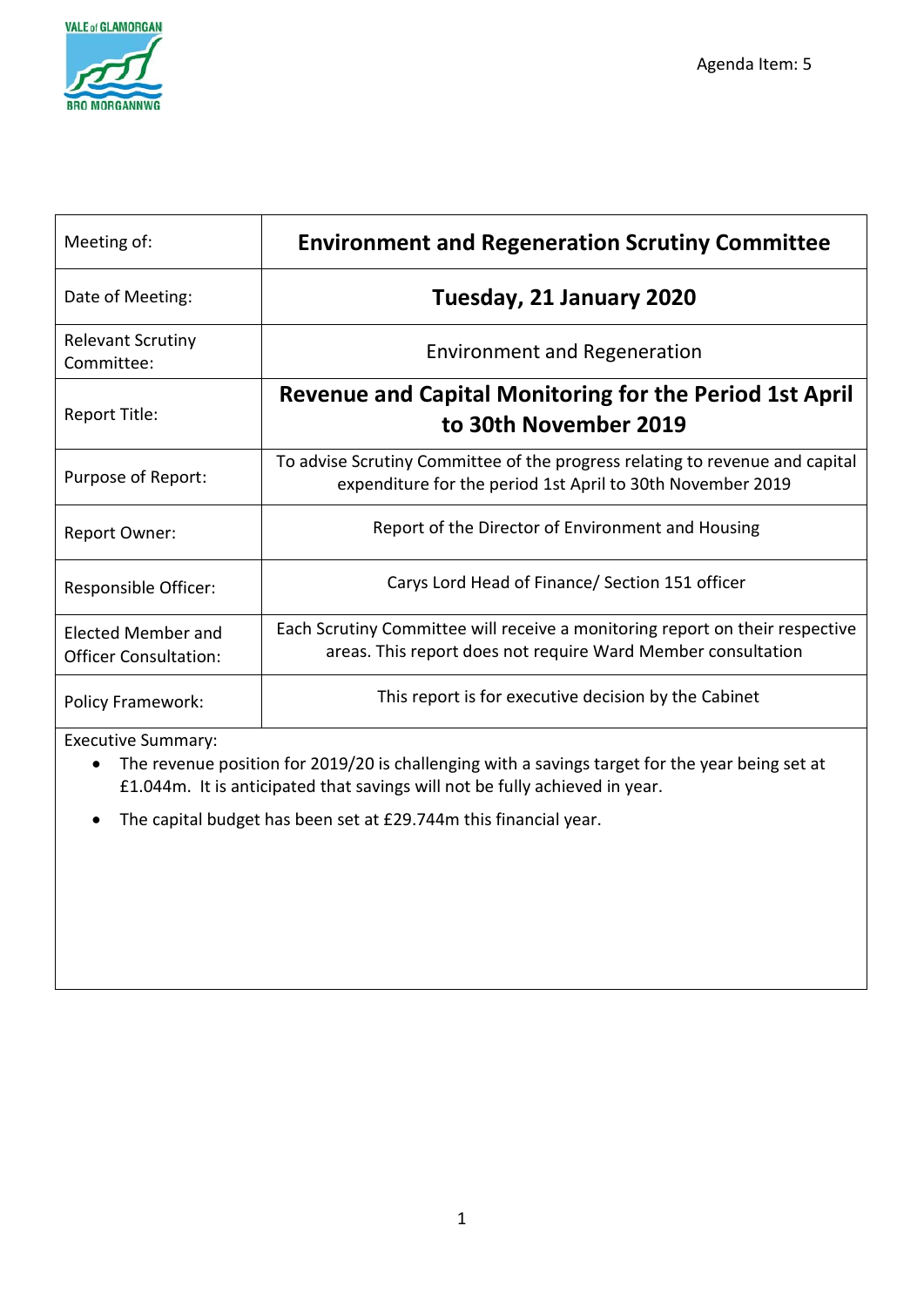## **Recommendations**

**1.** That Scrutiny Committee consider the position with regard to the 2019/20 revenue and capital budgets.

## **Reasons for Recommendations**

**1.** That Members are aware of the projected revenue outturn for 2019/20

## **1. Background**

**1.1** Cabinet on 18th November 2019 approved the revised Revenue Budget for 2019/20 (minute no c138).

## **2. Key Issues for Consideration**

### **Revenue**

**2.1** The service is anticipating an adverse variance by year end and will not achieve its savings target in full this year.

| 2019/20                   | 2019/20                  | 2019/20   | Variance                     |
|---------------------------|--------------------------|-----------|------------------------------|
| Original<br><b>Budget</b> | Amended<br><b>Budget</b> | Projected | (+)Favourable<br>(-) Adverse |
| £000                      | £000                     | £000      | £000                         |
| 25,443                    | 25,538                   | 27,538    | (2,000)                      |
| 0                         | 0                        | (2,000)   | $+2,000$                     |
| 0                         | 0                        | 0         | 0                            |
| 2,057                     | 2,022                    | 2,022     | 0                            |
| 967                       | 963                      | 963       | 0                            |
| 28,467                    | 28,523                   | 28,523    | $\bf{0}$                     |
|                           |                          |           |                              |

- **2.2** Neighbourhood Services & Transport This service is currently projected to have an adverse variance of £2m against the 2019/20 budget. As part of the Initial Revenue Budget Proposals 2020/21, presented to Cabinet on 18th November 2019, £2m was transferred into the Neighbourhood Services reserve acknowledging the issues arising in 2019/20. This reserve will be utilised to balance this budget in the current financial year.
- **2.3** Plans for achieving savings are being implemented however several of the proposed savings have a long lead in time therefore it is currently projected that £470k of the savings target will not be achieved during 2019/20.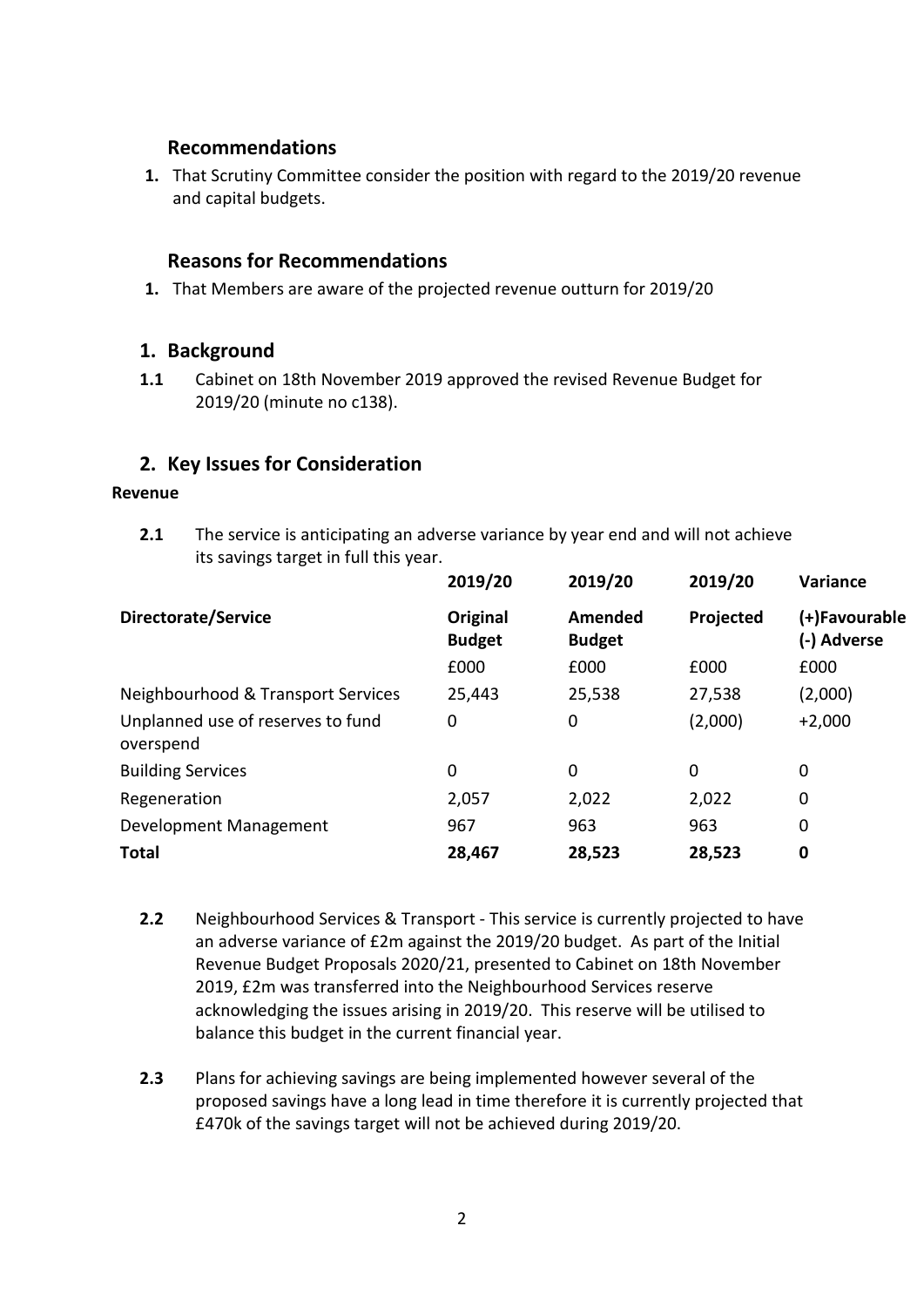- **2.4** Within the Waste Collection Service it is anticipated that there will be an adverse variance of around £880k. There is still pressure on employee and transport budgets due to downtime involved in travelling to Cardiff to dispose of waste. The recent changes to the waste collection service to move to a source separated method of collection have required further resource in the initial period of service change. There is also pressure on the budget due to the high price currently being paid to treat our co-mingled recycling. The price has increased steadily over the last couple of years since China banned elements of recycling such as plastic into the country. This has been compounded by a high percentage of dry recycling collected since May 2019 being rejected by the new contractor. Changes have been made to the collection process with the aim of ensuring the correct containers are placed on the kerbside for dry recycling therefore it is anticipated that considerably less recycling will be rejected going forward. However, it is anticipated that these factors have added an additional £400k pressure to the budget. Preparations are ongoing to enable the full rollout of a kerbside sort method of recycling. It is anticipated that this will reduce the costs currently being spent on treating recycling however the rollout has been phased from October 2019 starting in the Western Vale therefore the full benefit will not be achieved in 2019/20.
- **2.5** There is also currently a pressure of around £100k on the staffing budget at Barry Island. Due to the popularity of the resort additional resources have been utilised to maintain the expected cleanliness standards of the beach and promenade.
- **2.6** In addition there is a projected adverse variance against the street lighting energy budget. Although efforts have been made over previous years to turn a high percentage of street lighting to LED there have been significant increases to the cost of energy. The cost has increased by 13% in 2018/19 and now a further 9.5% in 2019/20. There is therefore a projected adverse variance of £150k against this budget.
- **2.7** Regeneration This budget covers the Countryside, Economic Development and Tourism & Events functions. Although the forecast is again shown as a balanced budget at year-end, there remains concern over historic savings targets for car parking charges and commercial opportunities within the Countryside Division. Staff training on the identification and handling of ash die-back has been undertaken in the Countryside Division for which there is no existing revenue budget however the Division has deemed the issue of high importance. Workshop tenancies are once again buoyant. Efforts are being made across the Division to reduce expenditure to mitigate the pressures on the budget mentioned hence the service is still hoping to achieve a balanced budget at yearend.
- **2.8** Development Management Planning fee income remains on track to achieve its target budget. Staff changes and short term vacancies whilst the recruitment process takes place has resulted in an underspend on staff costs. In addition, the Division is also continuing to pursue the use of Planning Performance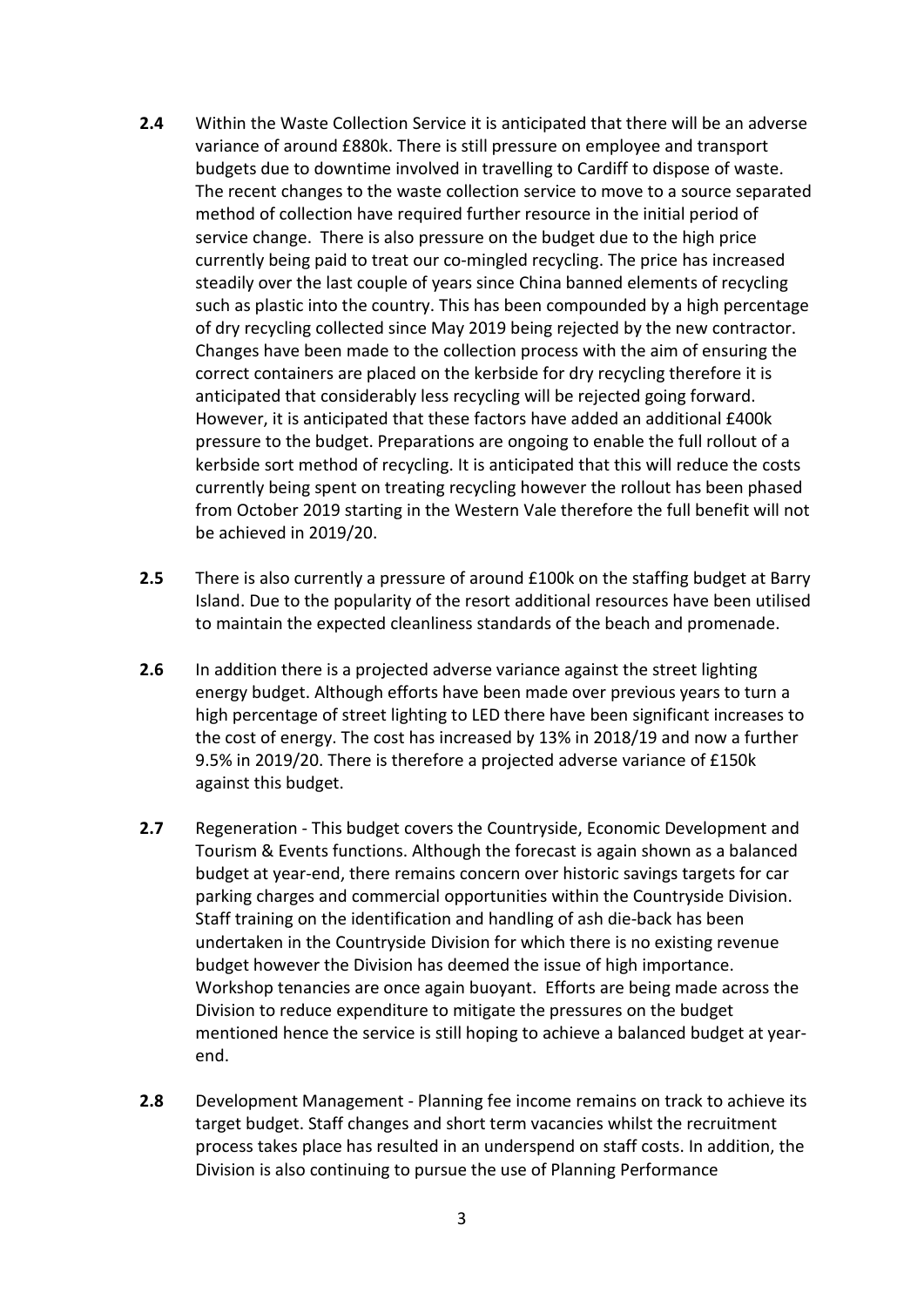Agreements and some consultancy work, along with other streams of income generation such as pre-planning application advice to help support the regulatory process, in line with 2019/20 savings targets.

## **2019/20 Savings Targets**

**2.9** As part of the Final Revenue Budget Proposals for 2019/20, a savings target of £1.076m was set for this Committee. The £600k Reshaping Services savings target, set for Neighbourhood Services, has now been allocated into specific projects. A target of £32k has been set for Single Use Sports Facilities and this project is being reported via the Healthy Living and Social Care Scrutiny Committee. This therefore now brings the total savings target for this Committee to £1.044m. Attached at Appendix 1 is a statement detailing all savings targets for 2019/20. Neighbourhood Services and Transport are projecting that they will achieve around half of their saving target. Updates on progress will be provided to members during the year.

## **Capital**

- **2.10** Appendix 2 details financial progress on the Capital Programme as at 30th November 2019. The following changes have been made to the Capital Programme since the last report to Committee.
- **2.11** Ogmore by Sea/St Brides Major Sustainable Transport Improvements Delegated Authority has been used to increase this budget by £38k using Sustainable Transport Section 106 contributions received from the developers at Ogmore Residential Centre and Ogmore by Sea Caravan Park. The scheme comprises of numerous sustainable transport schemes throughout Ogmore by Sea and St Brides Major to improve infrastructure for pedestrians and public transportOgmore by Sea/St Brides Major Sustainable Transport Improvements - Delegated Authority has been used to increase this budget by £38k using Sustainable Transport Section 106 contributions received from the developers at Ogmore Residential Centre and Ogmore by Sea Caravan Park. The scheme comprises of numerous sustainable transport schemes throughout Ogmore by Sea and St Brides Major to improve infrastructure for pedestrians and public transport.
- **2.12** Vehicle Replacement Programme Certain vehicle lives have been prolonged and instead of replacing vehicles this year, they will now be replaced in 2020/21. It has therefore been requested that £700k is carried forward into the 2020/21 Capital Programme.
- **2.13** Dinas Powys Library Bridge The tender for these works is being prepared however it has been agreed with the school and Library that the works will now be carried out during the summer holidays 2020. The works will take a full six weeks to complete, so this approach will minimise disruption and enable risk of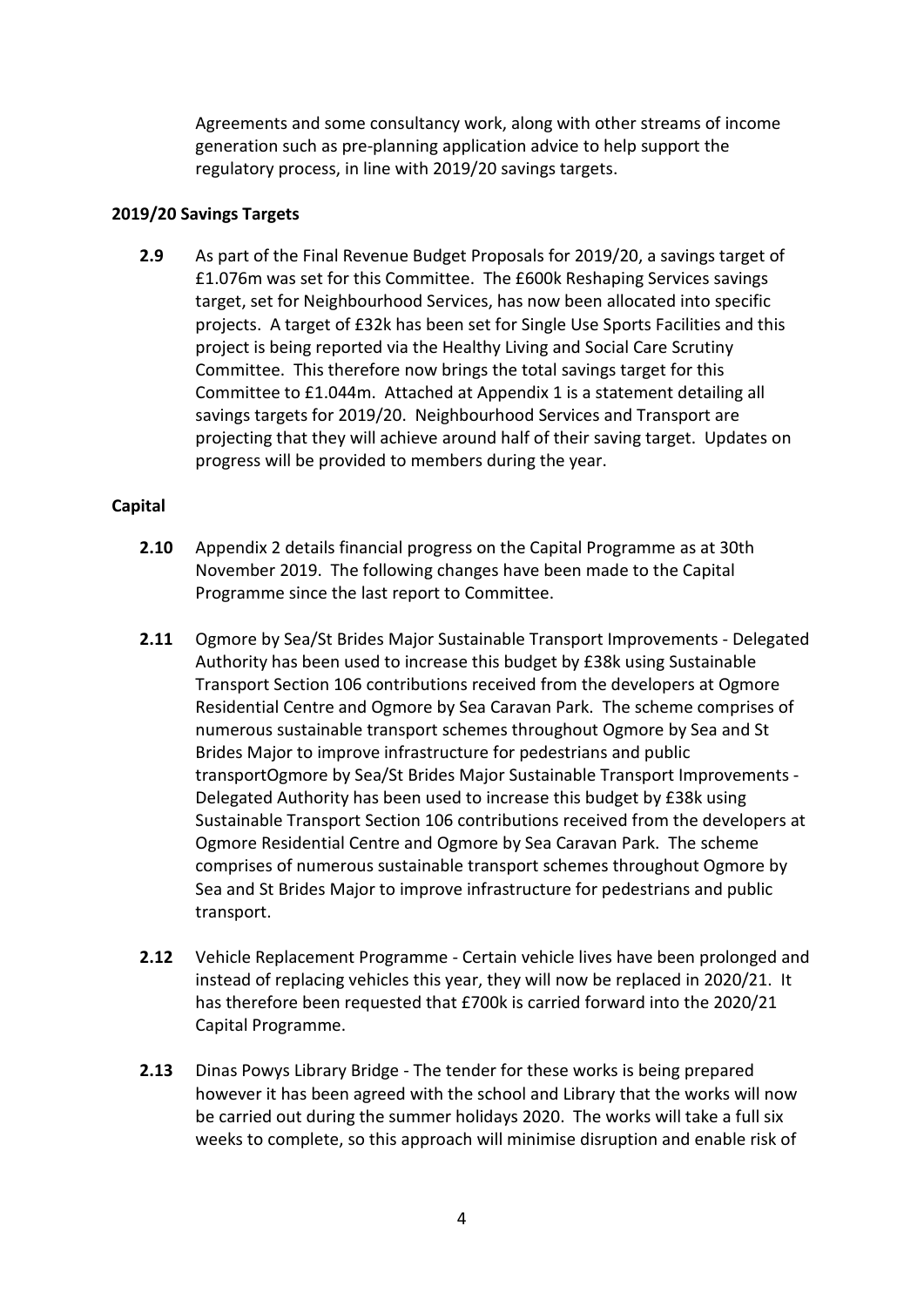overrun to be managed more effectively. It has been requested that £100k is carried forward into the 2020/21 Capital Programme.

- **2.14** WelTAG Stage 2 Study Dinas Powys Transport Network There has been a request to include a new scheme into the 2019/20 Capital Programme of £70k, to be funded from the Neighbourhood Services Reserve to progress this WelTAG study.
- **2.15** WelTAG 1 Study Transport Link from the Five Mile Lane to Cardiff Airport There has been a request to include a new scheme into the 2019/20 Capital Programme of £15k, to be funded from the Neighbourhood Services Reserve to progress this WelTAG study.
- **2.16** Barry Island Shelters A virement of £32k has been requested from this budget in 2019/20 to the Eastern Shelter Resurface Roof scheme to create a total budget of £122k to enable the completion of essential engineering remedial and maintenance works to the Eastern Shelter.
- **2.17** Traffic Signal Upgrades There is a review of traffic signal operations ongoing to identify priority works prior to implementing suitable schemes. It has therefore been requested to carry forward £60k into the 2020/21 Capital Programme.
- **2.18** Street Lighting Energy Reduction Strategy Works are ongoing to identify and confirm a suitable and appropriate alternative street lighting column to replace the existing Victorian columns within the Penarth area. This has therefore impacted on the implementation of this scheme. Works will continue when a suitable solution is agreed and can be successfully implemented, potentially in the next financial year. It has therefore been requested that £350k is carried forward into the 2020/21 Capital Programme.
- **2.19** Dimming of Street Lighting/Fitting of LED lanterns Works are ongoing to identify and confirm a suitable and appropriate alternative street lighting column to replace the existing Victorian columns within the Penarth area. This has therefore impacted on the implementation of this scheme. Works will continue when a suitable solution is agreed and can be successfully implemented, potentially in the next financial year. It has therefore been requested to carry forward £415k into the 2020/21 Capital Programme.
- **2.20** Street Lighting Column Replacement Works are ongoing to identify and confirm a suitable and appropriate alternative replacement street lighting column to replace the existing Victorian columns within the Penarth area. Options are currently being considered, it has therefore been requested to carry forward £150k into the 2020/21 Capital Programme.
- **2.21** Boverton Flooding The scheme is complete; the works were managed effectively to reduce risks associated with the project and therefore completed successfully within budget without the need to use the allocated risk allowance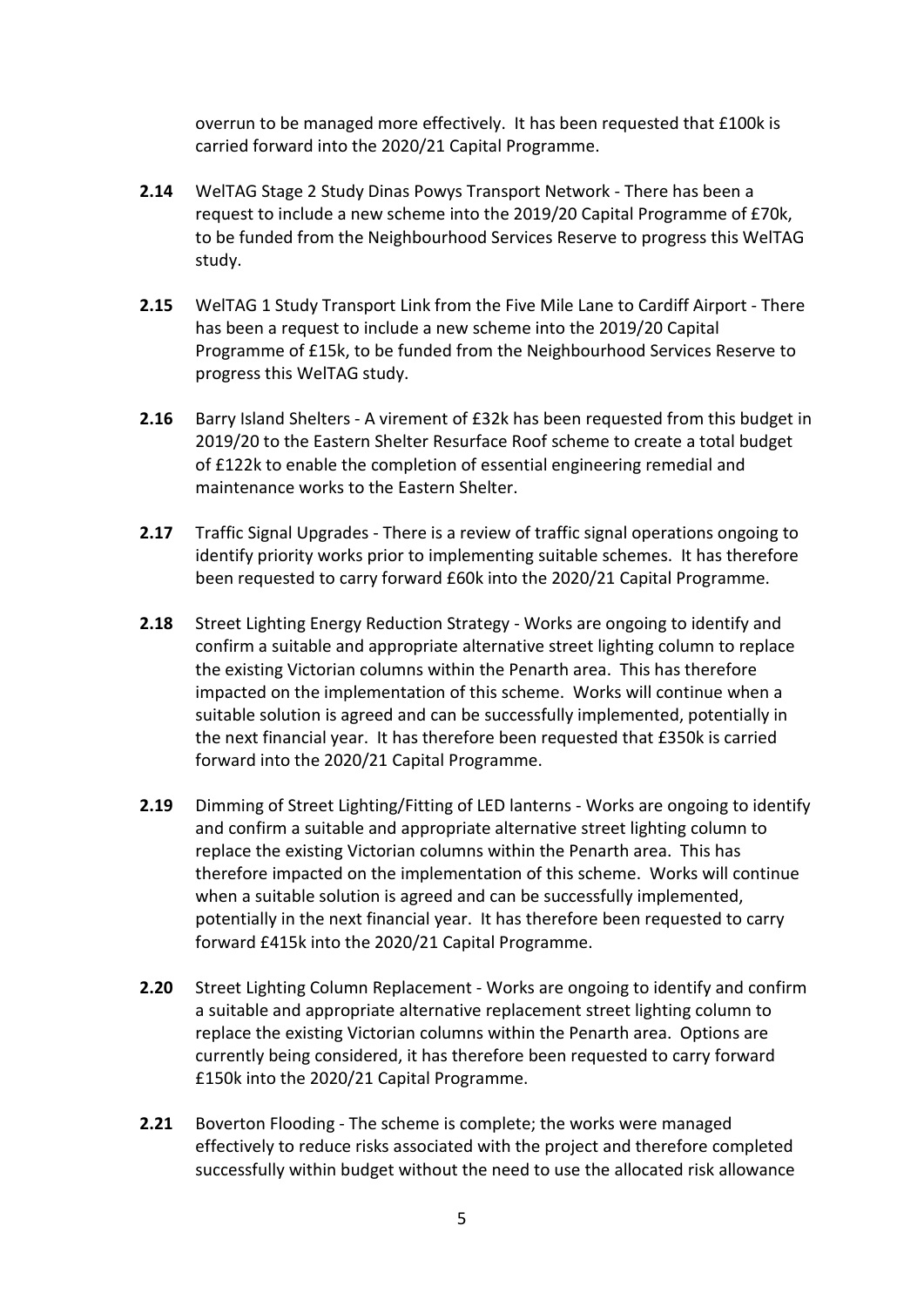incorporated within the overall budget. It has been requested that this budget is reduced by £691k within 2019/20 Capital Programme.

- **2.22** Coastal Assets £14k of this budget has been allocated for works to Penarth Pier and it has therefore been requested to vire £14k to the Penarth Pier scheme in the 2019/20 Capital Programme.
- **2.23** St Athan Sustainable Transport Improvements A new bid will be submitted to Welsh Government for Active Travel funding for 2020/21 which in conjunction with these Section 106 monies will allow construction of already designed active travel route through St Athan. It has been requested to carry forward £143k into the 2020/21 Capital Programme.
- **2.24** New Household Waste Recycling Western Vale It has been requested that £505k is carried forward into the 2020/21 Capital Programme to allow sufficient designs to be drafted and for planning and environmental permitting applications to be submitted which is expected to take around 6-9 months. Construction is unlikely to commence until late Summer/Autumn 2020.
- **2.25** Barry Regeneration Partnership It has been requested that £384k is carried forward into the 2020/21 Capital Programme to be used as match funding for the Council's Strategic Projects in the Cardiff Capital Region (CCR), Targeted Regeneration Investment (TRI) priority project list.
- **2.26** TRI Thematic Grants Programme On 18th November 2019, the Welsh Government sent the Council a variation to the award of funding in relation to the Targeted Regeneration Investment Programme for the South East Wales (Cardiff City Region) Urban Centre Property Enhancement Fund and the Urban Centre Living Grant Award of 21 March 2019. This letter reprofiles the grant. It has been requested that the grant is reprofiled as set out in the table below to be in line with the recent award letter.

|                         | 2019/20 | 2020/21 | Total |
|-------------------------|---------|---------|-------|
| <b>Original Profile</b> | £162k   | £808k   | £970k |
| <b>New</b>              | £40k    | £930k   | £970k |
| <b>Profile</b>          |         |         |       |

# **3. How do proposals evidence the Five Ways of Working and contribute to our Well-being Objectives?**

- **3.1** The revenue budget has been set in order to support services in the delivery of the Council's Well-being objectives. It is therefore important for expenditure to be monitored to ensure that these objectives are being delivered.
- **3.2** The revenue budget has been set and is monitored to reflect the 5 ways of working.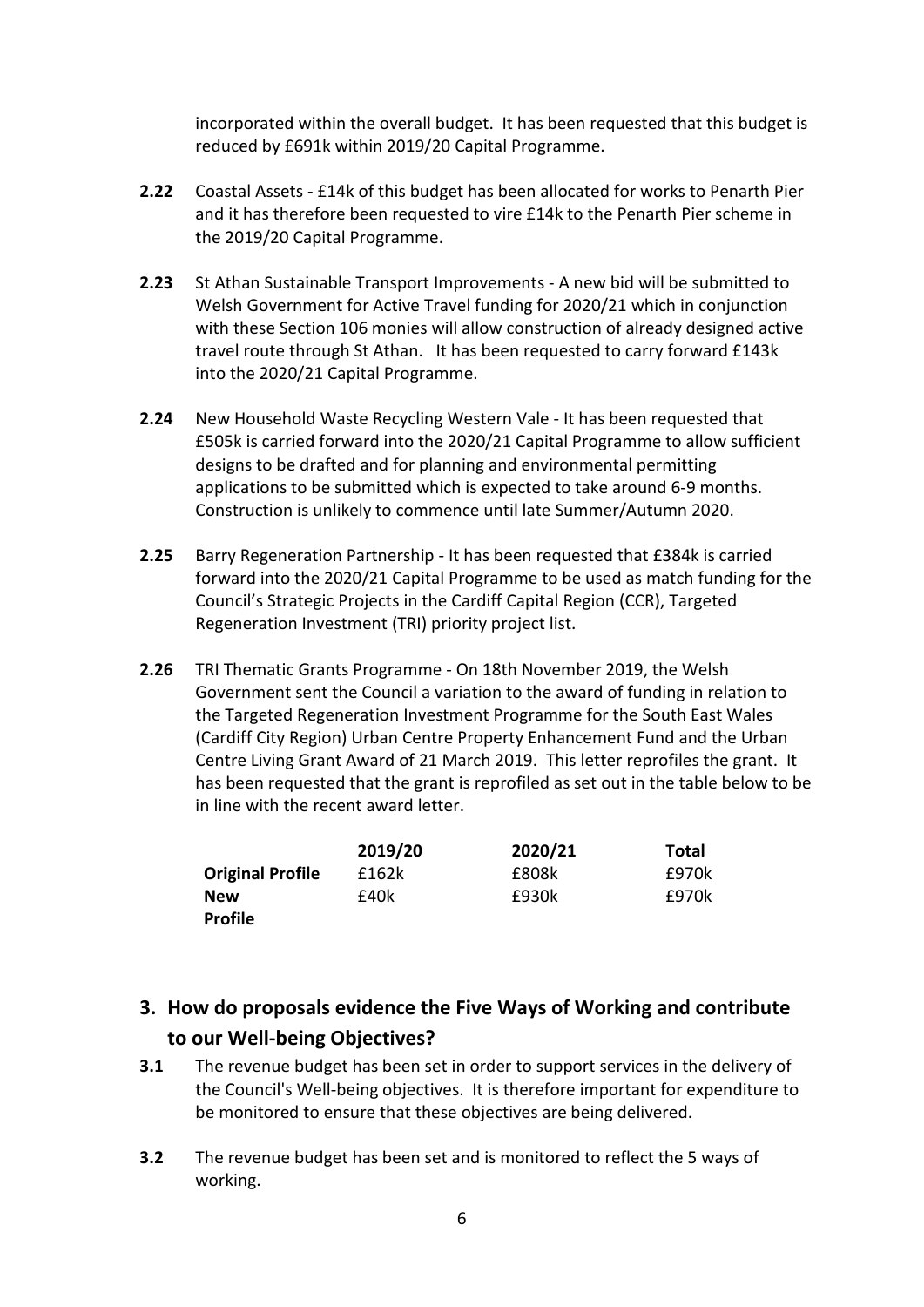- **3.3 Looking to the long term** The setting of the revenue budget requires planning for the future and takes a strategic approach to ensure services are sustainable and that future need and demand for services is understood.
- **3.4 Taking an integrated approach** The revenue budgets include services which work with partners to deliver services e.g. Health via ICF.
- **3.5 Involving the population in decisions** As part of the revenue budget setting process there has been engagement with residents, customers and partners.
- **3.6 Working in a collaborative way** The revenue budgets include services which operate on a collaborative basis e.g. Shared Regulatory Service, Vale Valleys and Cardiff Adoption Service.
- **3.7 Understanding the root cause of issues and preventing them** Monitoring the revenue budget is a proactive way of understanding the financial position of services in order to tackle issue at the source as soon as they arise.

# **4. Resources and Legal Considerations**

## **Financial**

**4.1** As detailed in the body of the report.

# **Legal (Including Equalities)**

**4.2** There are no legal implications.

# **5. Background Papers**

None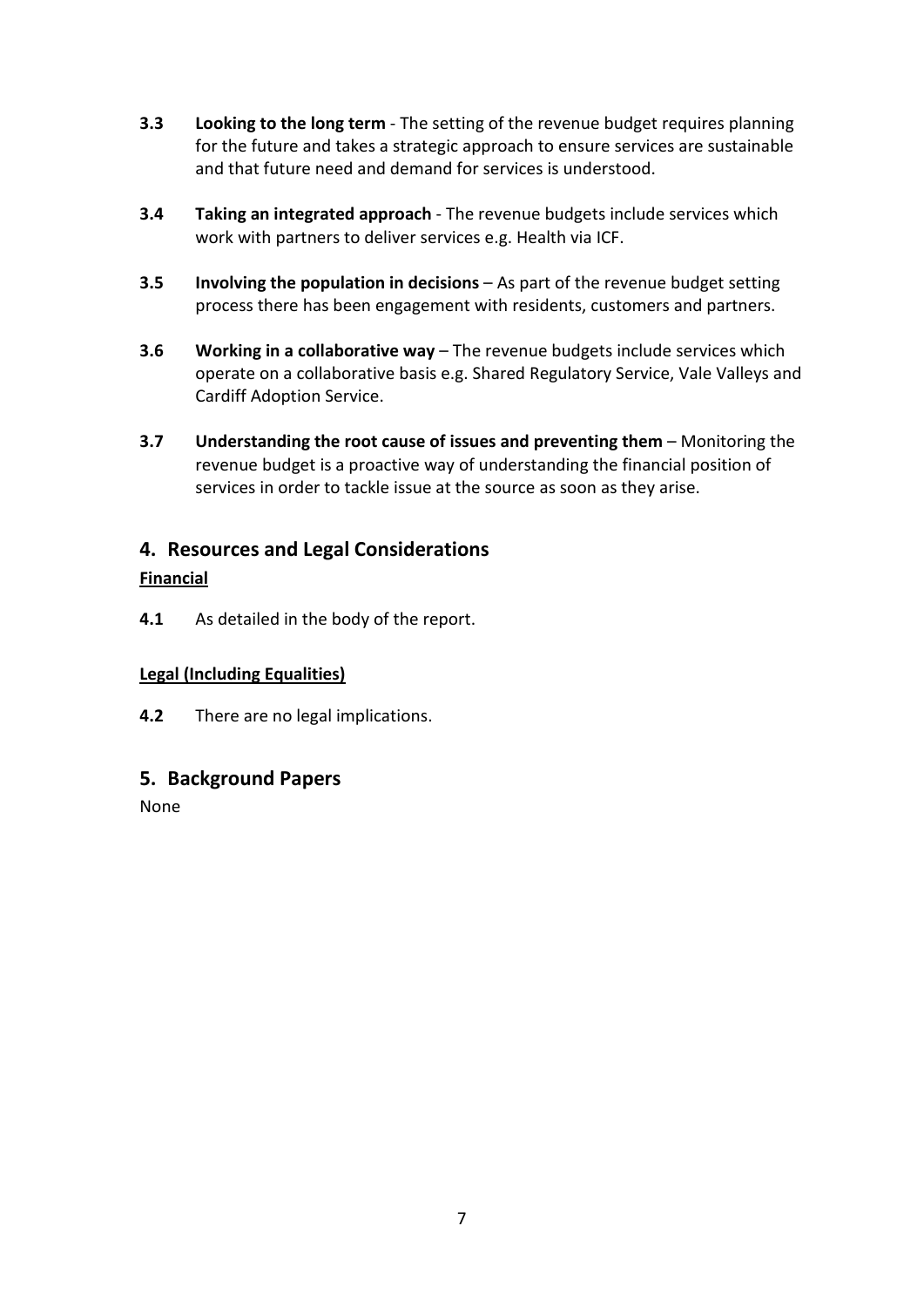### **APPROVED SAVINGS 2019/20**

| <b>Title of Saving</b>                      | <b>Description of Saving</b>                                          | Total<br><b>Saving</b> | Projected<br>Saving | <b>RAG</b><br><b>Status</b> | <b>Update Comments, Issues &amp; Actions</b>                                                                                                                                                                                                                                                                                  | <b>Relevant Scrutiny</b><br><b>Committee</b> | <b>Project Manager</b> |
|---------------------------------------------|-----------------------------------------------------------------------|------------------------|---------------------|-----------------------------|-------------------------------------------------------------------------------------------------------------------------------------------------------------------------------------------------------------------------------------------------------------------------------------------------------------------------------|----------------------------------------------|------------------------|
| <b>ENVIRONMENT AND HOUSING</b>              |                                                                       | £000                   | £000                |                             |                                                                                                                                                                                                                                                                                                                               |                                              |                        |
| <b>Neighbourhood Services and Transport</b> |                                                                       |                        |                     |                             |                                                                                                                                                                                                                                                                                                                               |                                              |                        |
| <b>Internal Waste</b>                       | Review of arrangements for the internal<br>disposal of residual waste | 50                     | 50                  | Green                       | Saving to be split across all directorates within the<br>Council                                                                                                                                                                                                                                                              | Environment &<br>Regeneration                | Emma Reed              |
| Passenger Transport                         | Review of service provision                                           | 36                     | 36                  | Green                       | The £36k is anticipated to be met from underspend<br>on public transport due to better links with<br>commercial services and operators. Dynamic<br>purchasing has been recently implemented and it is<br>unsure whether this will result in any savings<br>because the demand for school transport services<br>is increasing. | Environment &<br>Regeneration                | Emma Reed              |
| Reshaping Services                          | <b>Grass Cutting contract</b>                                         | 120                    | 120                 | Green                       | Service outsourced                                                                                                                                                                                                                                                                                                            | Environment &<br>Regeneration                | Emma Reed              |
| <b>Reshaping Services</b>                   | Concession income                                                     | 50                     | 5                   | Red                         | Delayed due to need for permissions for Romilly<br>Park, Barry Island, South Lodge                                                                                                                                                                                                                                            | Environment &<br>Regeneration                | Emma Reed              |
| <b>Reshaping Services</b>                   | <b>Bus Shelter Sponsorship</b>                                        | 25                     | 10                  | Red                         | Agreement advanced with Clear Channel for this<br>income although implementation delayed until<br>Autumn 2019.                                                                                                                                                                                                                | Environment &<br>Regeneration                | Emma Reed              |
| <b>Reshaping Services</b>                   | NS Management review                                                  | 70                     | 70                  | Green                       | Staff savings of £60k. Further 10k required to<br>involve further review of Neighbourhood Services<br>Management                                                                                                                                                                                                              | Environment &<br>Regeneration                | Emma Reed              |
| <b>Reshaping Services</b>                   | Toilet strategy                                                       | 45                     | 5                   | Red                         | Cabinet approved on 29/7/19. Toilets at Thompson Environment &<br>Street and Court Road closed due to repairs<br>needed and inappropriate use                                                                                                                                                                                 | Regeneration                                 | Emma Reed              |
| <b>Reshaping Services</b>                   | <b>School Crossing Patrol</b>                                         | 40                     | 40                  | Green                       | Budget reduced to match current workforce                                                                                                                                                                                                                                                                                     | Environment &<br>Regeneration                | Emma Reed              |
| <b>Reshaping Services</b>                   | Traffic Management standards                                          | 40                     | 0                   | Red                         | Traffic Management Standards to be reviewed                                                                                                                                                                                                                                                                                   | Environment &<br>Regeneration                | Emma Reed              |
| <b>Reshaping Services</b>                   | Post 16 transport                                                     | 150                    | 0                   | Red                         | Cabinet report due later this year. Anticipated<br>implementation in 2021/22.                                                                                                                                                                                                                                                 | Environment &<br>Regeneration                | Emma Reed              |
| <b>Reshaping Services</b>                   | <b>Review Drainage Service</b>                                        | 28                     | 0                   | Red                         | Reduction in staffing budget delayed until 20/21.                                                                                                                                                                                                                                                                             | Environment &<br>Regeneration                | Emma Reed              |
| <b>Business Support</b>                     | Review of service provision                                           | 50                     | 50                  | Green                       | Staff reorganisation and reception area being<br>closed at Court Road.                                                                                                                                                                                                                                                        | Environment &<br>Regeneration                | Emma Reed              |
| <b>Community Buildings</b>                  | Review of service provision                                           | 19                     | 19                  | Green                       | This has been met by the reduction of hours of<br>posts within the Healthy Living area.                                                                                                                                                                                                                                       | Environment &<br>Regeneration                | Emma Reed              |
| Digital Employee - Hybrid Mail              | Savings from reduced postage due to hybrid<br>mail                    | $\mathbf{1}$           | $\mathbf 1$         | Green                       | Achievedf                                                                                                                                                                                                                                                                                                                     | Environment &<br>Regeneration                | Emma Reed              |
| Third Party Spend                           | Savings from external procurement                                     | 176                    | 40                  | Red                         | Reduction of agency and vehicle within Highways.                                                                                                                                                                                                                                                                              | Environment &<br>Regeneration                | Emma Reed              |
| Total Neighbourhood Services and Transport  |                                                                       | 900                    | 446                 | Red                         | 50%                                                                                                                                                                                                                                                                                                                           |                                              |                        |

*Note : £32k saving for Single Use Sports Facilities is being reported via the Healthly Living and Social Care Scrutiny Committee*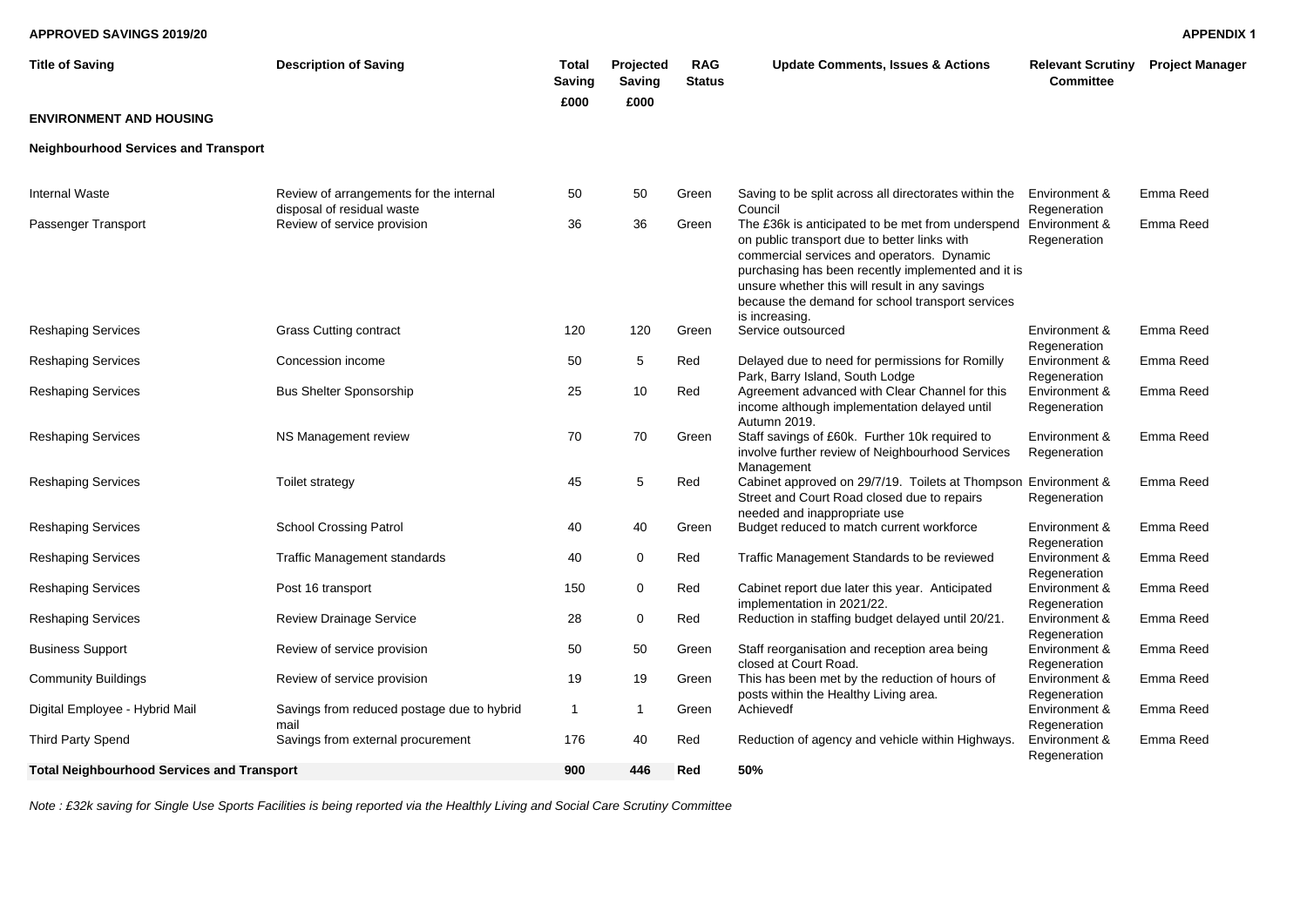#### **APPROVED SAVINGS 2019/20**

| <b>APPENDIX 1</b> |  |
|-------------------|--|
|-------------------|--|

| <b>Title of Saving</b>                           | <b>Description of Saving</b>                               | <b>Total</b><br>Saving | Projected<br>Saving | <b>RAG</b><br><b>Status</b> | <b>Update Comments, Issues &amp; Actions</b>                     | <b>Relevant Scrutiny</b><br><b>Committee</b> | <b>Project Manager</b>    |
|--------------------------------------------------|------------------------------------------------------------|------------------------|---------------------|-----------------------------|------------------------------------------------------------------|----------------------------------------------|---------------------------|
| Regeneration                                     |                                                            |                        |                     |                             |                                                                  |                                              |                           |
| Third Party Spend                                | Savings from external procurement                          | 25                     | 25                  | Green                       | Saving will be achieved but through a general<br>budget review   | Environment &<br>Regeneration                | <b>Marcus Goldsworthy</b> |
| Digital Employee - Hybrid Mail                   | Savings from reduced postage due to hybrid<br>mail         |                        |                     | Green                       | Savings allocated and budgets reduced accordingly Environment &  | Regeneration                                 | <b>Marcus Goldsworthy</b> |
| Fees and Charges                                 | Inflationary uplift across appropriate fees and<br>charges | 3                      | 3                   | Green                       | Anticipating full achievement                                    | Environment &<br>Regeneration                | Marcus Goldsworthy        |
| <b>Total Regeneration</b>                        |                                                            | 29                     | 29                  | Green                       | 100%                                                             |                                              |                           |
| <b>Development Management</b><br>Planning Income | Income from various initiatives in Planning                | 44                     | 44                  | Green                       | Anticipating full achievement                                    | Environment &                                | <b>Marcus Goldsworthy</b> |
|                                                  | department                                                 |                        |                     |                             |                                                                  | Regeneration                                 |                           |
| <b>General Efficiencies</b>                      | General budget review                                      | 60                     | 60                  | Green                       | Savings alllocated and budgets reduced accordingly Environment & | Regeneration                                 | <b>Marcus Goldsworthy</b> |
| Third Party Spend                                | Savings from external procurement                          | 11                     | 11                  | Green                       | Savings allocated and budgets reduced accordingly Environment &  | Regeneration                                 | Marcus Goldsworthy        |
| <b>Total Development Management</b>              |                                                            | 115                    | 115                 | Green                       | 100%                                                             |                                              |                           |
| <b>TOTAL</b>                                     |                                                            | 1,044                  | 590                 | Red                         | 57%                                                              |                                              |                           |
| Green $=$ on target to achieve in full           |                                                            | <b>Shortfall</b>       | 454                 |                             |                                                                  |                                              |                           |
| Amber = forecast within 20% of target            |                                                            |                        |                     |                             |                                                                  |                                              |                           |

Red = forecast less than 80% of target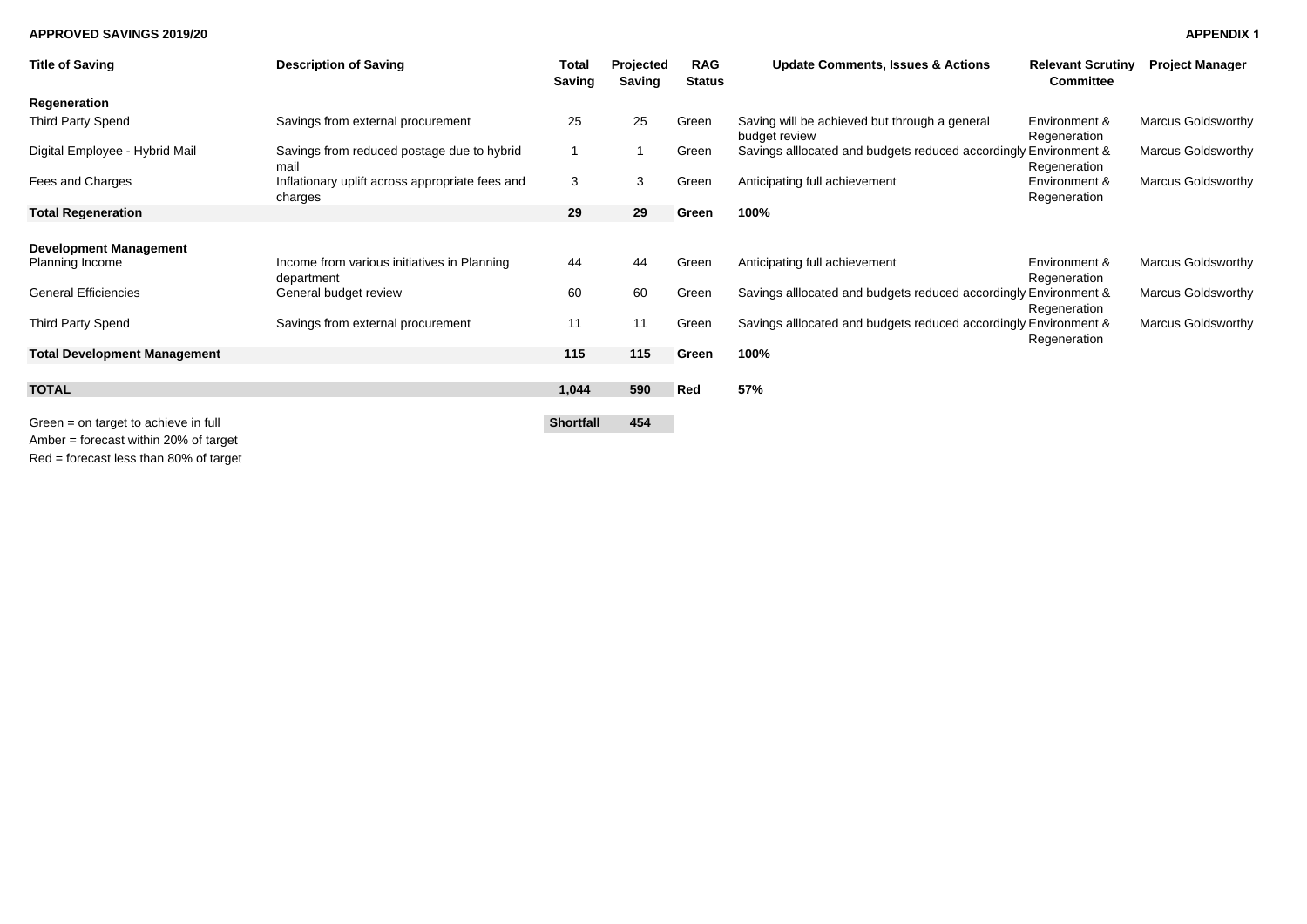| <b>CAPITAL MONITORING</b> |               |                                                             |                  |                  |                   |                           | <b>APPENDIX 2</b>                                                                                                                                       |
|---------------------------|---------------|-------------------------------------------------------------|------------------|------------------|-------------------|---------------------------|---------------------------------------------------------------------------------------------------------------------------------------------------------|
|                           |               | FOR THE PERIOD ENDED 30th NOVEMBER 2019                     |                  |                  |                   |                           |                                                                                                                                                         |
|                           |               |                                                             |                  |                  |                   |                           |                                                                                                                                                         |
| <b>PROFILE</b>            | <b>ACTUAL</b> |                                                             | <b>APPROVED</b>  | <b>PROJECTED</b> | <b>VARIANCE</b>   | <b>PROJECT</b>            | <b>COMMENTS</b>                                                                                                                                         |
| TO                        | <b>SPEND</b>  |                                                             | <b>PROGRAMME</b> | <b>OUTTURN</b>   | <b>AT OUTTURN</b> | <b>SPONSOR</b>            |                                                                                                                                                         |
| <b>DATE</b>               | 2019/20       |                                                             | 2019/20          | 2019/20          | 2019/20           |                           |                                                                                                                                                         |
| £000                      | £000          |                                                             | £000             | £000             | £000              |                           |                                                                                                                                                         |
|                           |               | <b>Neighbourhood and Transport Services</b>                 |                  |                  |                   |                           |                                                                                                                                                         |
|                           |               | <b>Asset Renewal</b>                                        |                  |                  |                   |                           |                                                                                                                                                         |
| 35                        |               | 35 Parks and Sport Facility Upgrades                        | 75               | 75               |                   | 0 E Reed                  | Works to Pencoedtre Splash Pad are complete. Upgrades to bowling greens are in progress.                                                                |
|                           |               | 2 Traffic Signal Upgrades                                   | 75               | 15               |                   | 60 E Reed                 | Upgrades to Merrie Harrier and Llandough signals. Requested to carry forward £60k into the 2020/21 Capital Programme                                    |
|                           |               | 6 Highways Structures                                       | 80               | 80               |                   | 0E Reed                   | Works will include concrete repairs to footpath in Alexandra Park                                                                                       |
|                           |               | 0 Community Centres                                         | 4(               | 40               |                   | 0 E Reed                  | Will include works to Cadoxton Moors Community Centre, Victoria Park Community Centre, Stewart Road Rhoose Community Centre                             |
|                           |               | 0 Coastal Assets                                            | 50               | 36               |                   | 14 E Reed                 | Improvements to coastal assets. Requested to vire £14k to Penarth Pier scheme below                                                                     |
|                           |               | 0 Public Convenience                                        | 3 <sub>C</sub>   | 30               |                   | 0 E Reed                  | Public convenience improvements at Barry Island, Cosmeston and Porthkerry                                                                               |
|                           |               | 0 Provision of Dropped Kerbs                                | 25               | 25               |                   | 0E Reed                   | Works to be programmed.                                                                                                                                 |
| 10                        |               | 10 Provision of Disabled Parking Bays                       | 1 <sub>1</sub>   | 10               |                   | 0 E Reed                  | Scheme complete.                                                                                                                                        |
|                           |               |                                                             |                  |                  |                   |                           |                                                                                                                                                         |
| 1,000                     |               | 1,000 Visible Services Highway Improvements                 | 1,000            | 1,000            |                   | 0 E Reed                  | This is part of a 3 year plan for resurfacing                                                                                                           |
| 906                       |               | 906 WG Highway Refurbishment Fund                           | 1,507            | 1,507            |                   | 0 E Reed                  | Capital grant funding for Local Authority roads refurbishment.                                                                                          |
| 111                       |               | 111 Street Lighting Replacement<br>79 Flood Risk Management | 111              | 111              |                   | 0 E Reed                  | Programme to replace concrete columns and to carry out test for Victorian style columns in Penarth                                                      |
| 79<br>22                  |               | 84 Coldbrook Flood Risk Management                          | 129<br>22        | 129              |                   | 0 M Clogg                 | Essential culvert relining works in Penarth                                                                                                             |
| $\sqrt{ }$                |               | Street Lighting Energy Reduction Strategy                   | 387              | 84<br>37         |                   | (62) E Reed<br>350 E Reed | Account to be finalised. Overspend to be funded from revenue<br>Requested to carry forward £350k into the 2020/21 Capital Programme                     |
|                           |               | 2 Dimming of Street Lighting/Fitting of LED lanterns        | 515              | 100              |                   | 415 M Clogg               | Requested to carry forward £415k into the 2020/21 Capital Programme                                                                                     |
| 31                        |               | 31 Coast Protection and Land Drainage Genera                | 142              | 142              |                   | 0 E Reed                  | To complete Penarth esplanade north relining works                                                                                                      |
|                           |               | 3 Boverton Flooding                                         | 791              | 100              |                   | 691 E Reed                | Scheme complete. Requested to remove £691k from the 2019/20 Capital Programme                                                                           |
|                           |               | 3 Llanmaes Flood Management Scheme                          | 796              | 796              |                   | 0 E Reed                  | Scheme modelling has been carried out. An optimised scheme has been identified by the consultant involving attenuation on land to the west of the       |
|                           |               |                                                             |                  |                  |                   |                           | village. Cabinet approval 9th September obtained to progress land negotiations which are underway.                                                      |
| 12                        |               | 12 A48 Strategic Corridor and Other Primary Bus             | 145              | 145              |                   | 0 E Reed                  | Welsh Government grant and s106. Procurement in process, implementation in quarter 4.                                                                   |
|                           |               | Stops                                                       |                  |                  |                   |                           |                                                                                                                                                         |
| 76                        |               | 76 LTF- Cardiff/Vale of Glamorgan Coastal                   | 400              | 400              |                   | 0 E Reed                  | Welsh Government grant. WeITAG Stage 3 is out to tender, tenders are due back 7th January 2020.                                                         |
|                           |               | sustainable transport corridor                              |                  |                  |                   |                           |                                                                                                                                                         |
|                           |               | 1 LTF M4 to Cardiff Airport Transport Network               | 750              | 750              |                   | 0 E Reed                  | Welsh Government grant. WeITAG Stage 2 plus report and rail study in progress.                                                                          |
|                           |               | Scheme                                                      |                  |                  |                   |                           |                                                                                                                                                         |
|                           |               | 0 LTF- Barry Docks Interchange                              | 85               | 85               |                   | 0 E Reed                  | Welsh Government grant. Tenders returned 29th November.                                                                                                 |
| 17                        |               | 17 Safe Routes in Communities - Porthkerry                  | 114              | 114              |                   | 0 E Reed                  | Welsh Government grant. Construction is anticipated to commence in quarter 4.                                                                           |
|                           |               | Rd/Romilly Road/Windsor Rd                                  |                  |                  |                   |                           |                                                                                                                                                         |
| 11                        |               | 11 Road Safety capital -A4055 Cardiff Road                  | 79               | 79               |                   | 0 E Reed                  | Welsh Government grant. Construction is anticipated to commence in quarter 4                                                                            |
|                           |               | 9 Road Safety capital -B4270 Floodgate Roundabout           | 46               | 46               |                   | 0 E Reed                  | Welsh Government grant. Construction is anticipated to commence in quarter 4.                                                                           |
|                           |               | to Nash Corner                                              |                  |                  |                   |                           |                                                                                                                                                         |
| 24                        |               | 24 Core Active Travel Fund allocation                       | 282              | 282              |                   | 0 E Reed                  | Welsh Government grant. Scheme on-going. Consultant appointed to carry out the production of Active travel maps. Work consists of integrated            |
|                           |               |                                                             |                  |                  |                   |                           | network map improvements, purchase and installation of cycle shelters within schools, production of active travel maps for local areas and a continuing |
|                           |               | 13 Weltag Studies                                           |                  | 70               |                   | $(70)$ E Reed             | study looking at active travel route between Barry and Dinas Powys.<br>New scheme requested to be included                                              |
|                           |               |                                                             |                  |                  |                   |                           |                                                                                                                                                         |
|                           |               | <b>Additional In Year Capital Funding</b>                   |                  |                  |                   |                           |                                                                                                                                                         |
|                           |               | Street Lighting - Column replacemen                         | 250              | 100              |                   | 150 E Reed                | Requested to carry forward £150k into the 2020/21 Capital Programme                                                                                     |
|                           |               | 0 Mobile Enforcement Vehicle                                | 70               | 70               |                   | 0 E Reed                  | Camera car to undertake parking enforcement. Quotation obtained                                                                                         |
|                           |               |                                                             |                  |                  |                   |                           |                                                                                                                                                         |
|                           |               | Slippage                                                    |                  |                  |                   |                           |                                                                                                                                                         |
|                           |               | 4 Cross Common Bridge                                       | 99               | 99               |                   | 0 M Clogg                 | Out to tender, due back late December                                                                                                                   |
|                           |               | 0 Barry Island Shelters                                     | 32               |                  |                   | 32 E Reed                 | Requested to vire £32k to the Eastern Shelter Resurface Roof scheme                                                                                     |
|                           |               | 6 Dinas Powys Library Bridge                                | 166              | 66               |                   | 100 E Reed                | Tender is being prepared. Requested to carry forward £100k to the 2020/21 Capital Programme                                                             |
|                           |               | 6 Murchfield Access Bridge                                  | 39               | 39               |                   | 0 E Reed                  | Design has been identified.                                                                                                                             |
|                           |               | 0 Court Road Car Park                                       | 20               | 20               |                   | 0 E Reed                  | Delayed pending finalisation of the parking strategy                                                                                                    |
| 2,380                     | 2.452         |                                                             | 8.362            | 6,682            | 1,680             |                           |                                                                                                                                                         |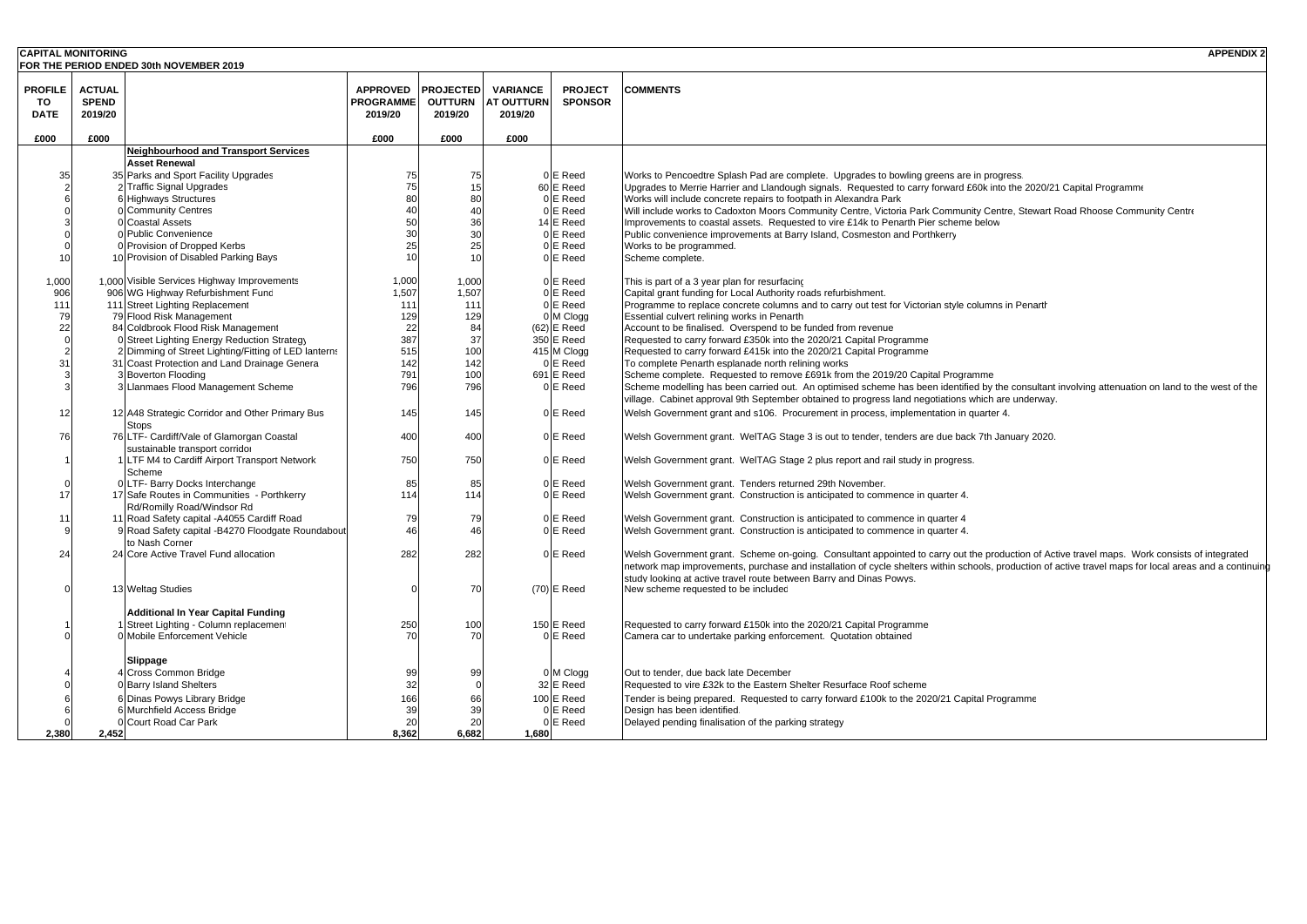| <b>CAPITAL MONITORING</b>           |                                          | FOR THE PERIOD ENDED 30th NOVEMBER 2019                                                                                                                 |                                                |                                               |                                                 |                                                        | <b>APPENDIX 2</b>                                                                                                                                                                                                                                                                                                                                                                                                                                                      |
|-------------------------------------|------------------------------------------|---------------------------------------------------------------------------------------------------------------------------------------------------------|------------------------------------------------|-----------------------------------------------|-------------------------------------------------|--------------------------------------------------------|------------------------------------------------------------------------------------------------------------------------------------------------------------------------------------------------------------------------------------------------------------------------------------------------------------------------------------------------------------------------------------------------------------------------------------------------------------------------|
| <b>PROFILE</b><br>то<br><b>DATE</b> | <b>ACTUAL</b><br><b>SPEND</b><br>2019/20 |                                                                                                                                                         | <b>APPROVED</b><br><b>PROGRAMME</b><br>2019/20 | <b>PROJECTED</b><br><b>OUTTURN</b><br>2019/20 | <b>VARIANCE</b><br><b>AT OUTTURN</b><br>2019/20 | <b>PROJECT</b><br><b>SPONSOR</b>                       | <b>COMMENTS</b>                                                                                                                                                                                                                                                                                                                                                                                                                                                        |
| £000                                | £000                                     |                                                                                                                                                         | £000                                           | £000                                          | £000                                            |                                                        |                                                                                                                                                                                                                                                                                                                                                                                                                                                                        |
| 14                                  |                                          | S106 Schemes<br>14 Ystradowen Sustainable Transport Improvements                                                                                        | 80                                             | 80                                            |                                                 | 0 E Reed                                               | Bus shelter and footway improvement scheme. Footway improvements starting December 2019. New bus shelter installation commencing January<br>2020                                                                                                                                                                                                                                                                                                                       |
|                                     |                                          | 0 St Athan Sustainable Transport Improvements                                                                                                           | 143                                            |                                               |                                                 | 143 E Reed                                             | New bid to be submitted to Welsh Government for Active Travel funding for 2020/21 which in conjunction with Section 106 monies will allow<br>construction of already designed active travel route through St Athan. Requested to carry forward £143k into the 2020/21 Capital Programme.                                                                                                                                                                               |
| 13                                  |                                          | 13 Improve Pedestrian movements along Treharne<br>Road                                                                                                  | 120                                            | 120                                           |                                                 | 0 E Reed                                               | Works will include footway and public transport infrastructure improvements in the area around the former Maes Dyfan School. Construction to start<br>early 2020.                                                                                                                                                                                                                                                                                                      |
| 111                                 |                                          | 111 Ogmore by Sea/St Brides Major Sustainable<br><b>Transport Improvements</b>                                                                          | 134                                            | 134                                           |                                                 | 0 E Reed                                               | Delegated Authority detailed as part of this report. Uncontrolled crossing points (with dropped kerbs), bus border/shelter improvements and new bus<br>layby for St Brides Primary School installed. Vehicle activated 20mph signs in vicinity of the primary school to be installed early 2020, following Traffic<br>Regulation Order being sealed                                                                                                                    |
| 53                                  |                                          | 53 Fferm Goch Sustainable Transport Improvements                                                                                                        | 57                                             | 57                                            |                                                 | 0 E Reed                                               | Scheme complete.                                                                                                                                                                                                                                                                                                                                                                                                                                                       |
| 13<br>72                            |                                          | 0 Dinas Powys Sustainable Transport- Footpath<br>13 Community POD Penarth<br>72 Penarth Heights Sustainable Transport                                   | 30<br>15<br>1,100                              | 30<br>15<br>1.100                             |                                                 | 0 E Reed<br>0 E Reed<br>0 E Reed                       | To improve pedestrian movements to the village funded by S106. Scheme 90% complete<br>Scheme complete. POD recently opened<br>Works have commenced on Windsor Road/Plassey Street pedestrian improvements which will be completed by end of Feb 2020. Part of this funding                                                                                                                                                                                             |
| 14                                  |                                          | 4 Rhoose Sustainable Transport<br>14 Wick Sustainable Transport                                                                                         | 493<br>188                                     | 493<br>188                                    |                                                 | 0 E Reed<br>0 E Reed                                   | has been allocated to the NextBike trial in Penarth that is due to be implemented in quarter $\epsilon$<br>Walking, cycling and public transport improvements funded by S106. Scheme in detailed design stage. Potential consultation early 202<br>Detailed design has been undertaken. Conversations with Community Council have taken place. Construction of controlled crossing on St Brides<br>Road and footway upgrades, including drop kerbs, to take place 2020 |
|                                     |                                          | 0 Wick Pavilion<br>20 Improvement works to the footpath infrastructure<br>on Old Port Road, Wenvoe                                                      | 30<br>138                                      | 30<br>138                                     |                                                 | 0 E Reed<br>0 E Reed                                   | Works on site.<br>95% completion - works on highway and footpath ramp. Next phase - footway through park to be completed early 2020.                                                                                                                                                                                                                                                                                                                                   |
| 294                                 | 314                                      |                                                                                                                                                         | 2,528                                          | 2,385                                         | 143                                             |                                                        |                                                                                                                                                                                                                                                                                                                                                                                                                                                                        |
| 23<br>2,876<br>178                  |                                          | <b>Waste Recycling and Coastal Management</b><br>37 Penarth Pier<br>0 Eastern Shelter Resurface Roof<br>2,876 Waste Grant<br>178 Waste Grant WG 2019/20 | 23<br>90<br>3,075<br>2,800                     | 37<br>122<br>3,075<br>2,800                   |                                                 | $(14)$ E Reed<br>$(32)$ E Reed<br>0 E Reed<br>0 E Reed | General upgrade works to Penarth Pier. Requested to vire £14k from Coastal Assets scheme above<br>Works will be carried out before Easter. Requested to vire £32k from the Barry Island Shelters scheme<br>Spend committed to the recycling service changes<br>Grant committed to the remaining service roll out and towards the construction of a permanent Waste Transfer Station site                                                                               |
| 3,077                               | 3,091                                    | <b>Additional In Year Capital Funding</b><br>0 New Household Waste Recycling Western Vale                                                               | 555<br>6.543                                   | 50<br>6,084                                   | 459                                             | 505 E Reed                                             | Requested to carry forward £505k into the 2020/21 Capital Programme                                                                                                                                                                                                                                                                                                                                                                                                    |
| 183<br>183                          | 183                                      | <b>Fleet Management</b><br>183 Vehicles Renewal Fund                                                                                                    | 3,454<br>3.454                                 | 2,754<br>2.754                                | 700                                             | 700 E Reed                                             | Vehicle replacement programme. Requested to carry forward £700k to 2020/21 as part of this report                                                                                                                                                                                                                                                                                                                                                                      |